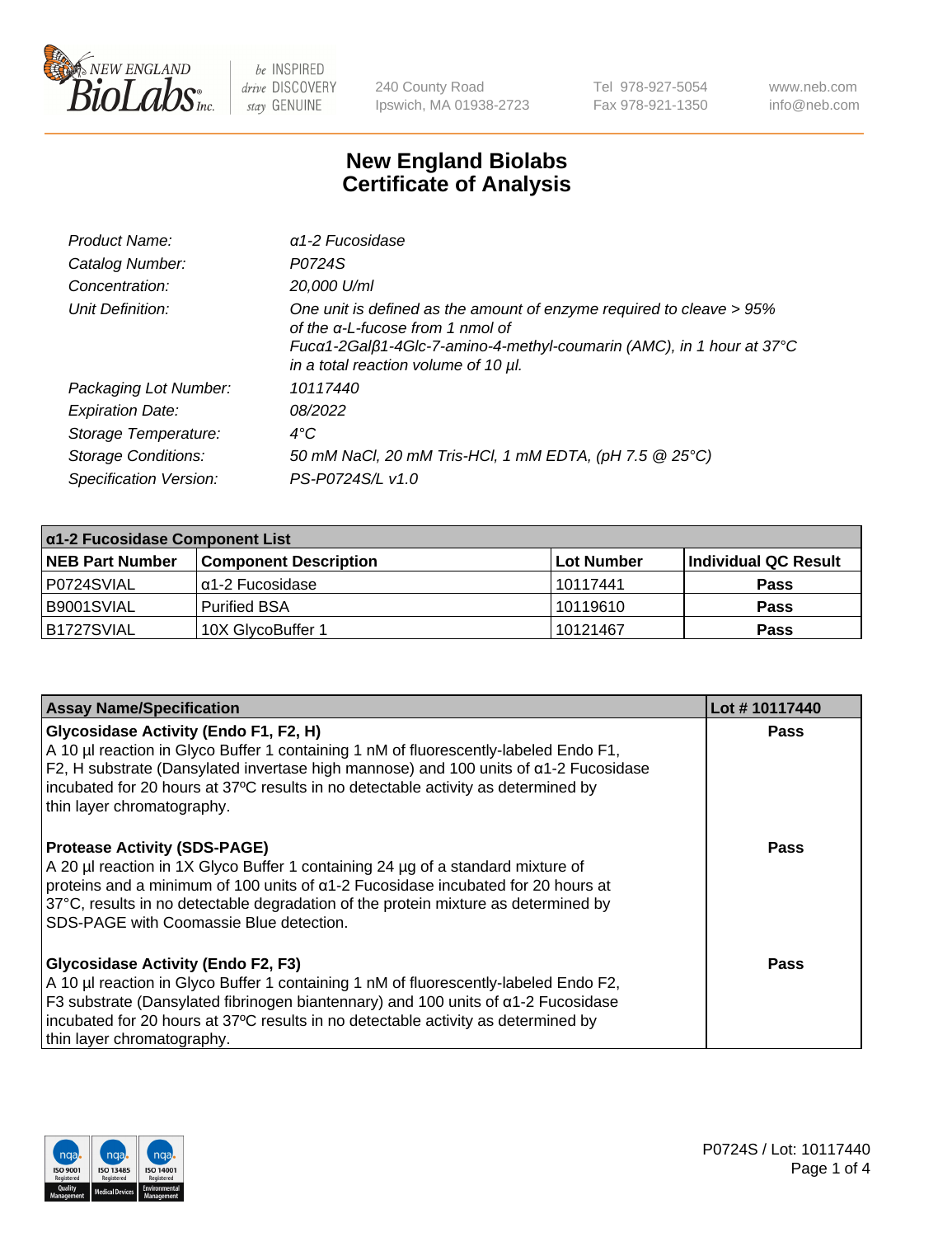

240 County Road Ipswich, MA 01938-2723 Tel 978-927-5054 Fax 978-921-1350

www.neb.com info@neb.com

| <b>Assay Name/Specification</b>                                                                                                                                                                                                                                                                                                                                                     | Lot #10117440 |
|-------------------------------------------------------------------------------------------------------------------------------------------------------------------------------------------------------------------------------------------------------------------------------------------------------------------------------------------------------------------------------------|---------------|
| Glycosidase Activity (β1-3 Galactosidase)<br>A 10 µl reaction in Glyco Buffer 1 containing 1 nM of fluorescently-labeled<br>$\beta$ -Galactosidase substrate (Gal $\beta$ 1-3GlcNAc $\beta$ 1-4Gal $\beta$ 1-4Glc-AMC) and 100 units of $\alpha$ 1-2<br>Fucosidase incubated for 20 hours at 37°C results in no detectable activity as<br>determined by thin layer chromatography.  | <b>Pass</b>   |
| Glycosidase Activity (β1-4 Galactosidase)<br>A 10 µl reaction in Glyco Buffer 1 containing 1 nM of fluorescently-labeled<br>$\beta$ -Galactosidase substrate (Gal $\beta$ 1-4GlcNAc $\beta$ 1-3Gal $\beta$ 1-4Glc -AMC) and 100 units of $\alpha$ 1-2<br>Fucosidase incubated for 20 hours at 37°C results in no detectable activity as<br>determined by thin layer chromatography. | <b>Pass</b>   |
| Glycosidase Activity (α-Neuraminidase)<br>A 10 µl reaction in Glyco Buffer 1 containing 1 nM of fluorescently-labeled<br>α-Neuraminidase substrate (Neu5Acα2-3Galβ1-3GlcNAcβ1-3Galβ1-4Glc-AMC) and 100 units<br>of $\alpha$ 1-2 Fucosidase incubated for 20 hours at 37°C results in no detectable activity<br>as determined by thin layer chromatography.                          | <b>Pass</b>   |
| Glycosidase Activity (α-N-Acetylgalactosaminidase)<br>A 10 µl reaction in Glyco Buffer 1 containing 1 nM of fluorescently-labeled<br>α-N-Acetylgalactosaminidase substrate (GalNAcα1-3(Fucα1-2)Galβ1-4Glc-AMC) and 100<br>units of a1-2 Fucosidase incubated for 20 hours at 37°C results in no detectable<br>activity as determined by thin layer chromatography.                  | <b>Pass</b>   |
| Glycosidase Activity (α-Glucosidase)<br>A 10 µl reaction in Glyco Buffer 1 containing 1 nM of fluorescently-labeled<br>α-Glucosidase substrate (Glcα1-6Glcα1-4Glc-AMC) and 100 units of α1-2 Fucosidase<br>incubated for 20 hours at 37°C results in no detectable activity as determined by<br>thin layer chromatography.                                                          | <b>Pass</b>   |
| Glycosidase Activity (α1-6 Mannosidase)<br>A 10 µl reaction in Glyco Buffer 1 containing 1 nM of fluorescently-labeled<br>$\alpha$ -Mannosidase substrate (Man $\alpha$ 1-6Man $\alpha$ 1-6(Man $\alpha$ 1-3)Man-AMC) and 100 units of $\alpha$ 1-2<br>Fucosidase incubated for 20 hours at 37°C results in no detectable activity as<br>determined by thin layer chromatography.   | <b>Pass</b>   |
| Glycosidase Activity (β-Mannosidase)<br>A 10 µl reaction in Glyco Buffer 1 containing 1 nM of fluorescently-labeled<br>$\beta$ -Mannosidase substrate (Man $\beta$ 1-4Man $\beta$ 1-4Man-AMC) and 100 units of $\alpha$ 1-2 Fucosidase<br>incubated for 20 hours at 37°C results in no detectable activity as determined by<br>thin layer chromatography.                           | <b>Pass</b>   |

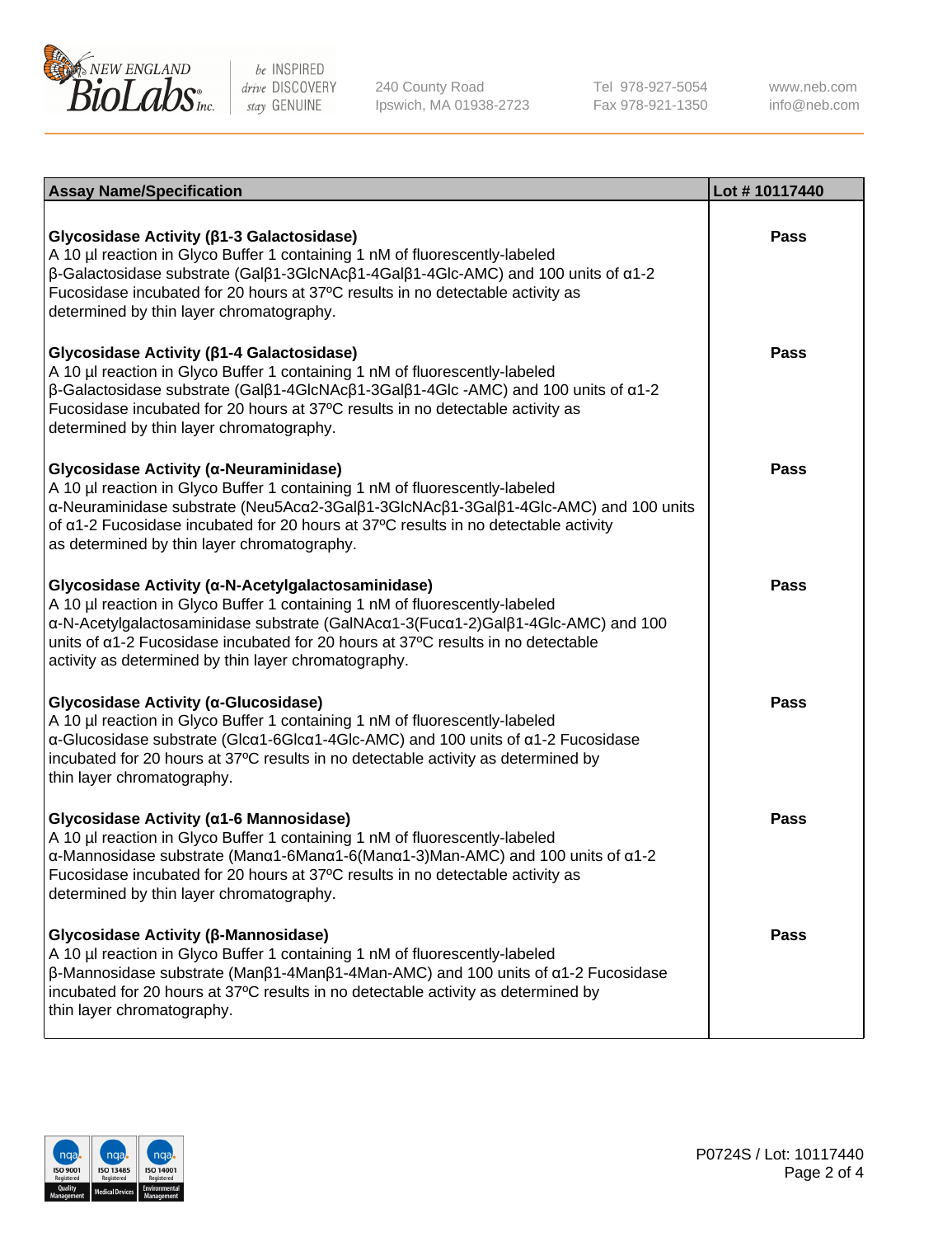

240 County Road Ipswich, MA 01938-2723 Tel 978-927-5054 Fax 978-921-1350 www.neb.com info@neb.com

| <b>Assay Name/Specification</b>                                                                                                                                                                                                                                                                                                                                                  | Lot #10117440 |
|----------------------------------------------------------------------------------------------------------------------------------------------------------------------------------------------------------------------------------------------------------------------------------------------------------------------------------------------------------------------------------|---------------|
| Glycosidase Activity (β-N-Acetylgalactosaminidase)<br>A 10 µl reaction in Glyco Buffer 1 containing 1 nM of fluorescently-labeled<br>$\beta$ -N-Acetylgalactosaminidase substrate (GalNAc $\beta$ 1-4Gal $\beta$ 1-4Glc-AMC) and 100 units of<br>α1-2 Fucosidase incubated for 20 hours at 37°C results in no detectable activity as<br>determined by thin layer chromatography. | Pass          |
| Glycosidase Activity (β-N-Acetylglucosaminidase)<br>A 10 µl reaction in Glyco Buffer 1 containing 1 nM of fluorescently-labeled<br>β-N-Acetylglucosaminidase substrate (GlcNAcβ1-4GlcNAcβ1-4GlcNAc-AMC) and 100 units<br>of a1-2 Fucosidase incubated for 20 hours at 37°C results in no detectable activity<br>as determined by thin layer chromatography.                      | <b>Pass</b>   |
| Glycosidase Activity (β-Xylosidase)<br>A 10 µl reaction in Glyco Buffer 1 containing 1 nM of fluorescently-labeled<br>$\beta$ -Xylosidase substrate (Xylβ1-4Xylβ1-4Xylβ1-4Xyl-AMC) and 100 units of $\alpha$ 1-2<br>Fucosidase incubated for 20 hours at 37°C results in no detectable activity as<br>determined by thin layer chromatography.                                   | <b>Pass</b>   |
| Glycosidase Activity (a1-6 Galactosidase)<br>A 10 µl reaction in Glyco Buffer 1 containing 1 nM of fluorescently-labeled<br>α-Galactosidase substrate (Galα1-6Galα1-6Glcα1-2Fru-AMC) and 100 units of α1-2<br>Fucosidase incubated for 20 hours at 37°C results in no detectable activity as<br>determined by thin layer chromatography.                                         | <b>Pass</b>   |
| Glycosidase Activity (α1-3 Mannosidase)<br>A 10 µl reaction in Glyco Buffer 1 containing 1 nM of fluorescently-labeled<br>α-Mannosidase substrate (Μanα1-3Μanβ1-4GlcNAc-AMC) and 100 units of α1-2 Fucosidase<br>incubated for 20 hours at 37°C results in no detectable activity as determined by<br>thin layer chromatography.                                                 | <b>Pass</b>   |
| Glycosidase Activity (a1-3 Galactosidase)<br>A 10 µl reaction in Glyco Buffer 1 containing 1 nM of fluorescently-labeled<br>α-Galactosidase substrate (Galα1-3Galβ1-4GlcNAc-AMC) and 100 units of α1-2<br>Fucosidase incubated for 20 hours at 37°C results in no detectable activity as<br>determined by thin layer chromatography.                                             | <b>Pass</b>   |
| Glycosidase Activity (α1-3 Fucosidase)<br>A 10 µl reaction in Glyco Buffer 1 containing 1 nM of fluorescently-labeled<br>α-Fucosidase substrate (Fucα1-3Galβ1-4GlcNAcβ1-3Galβ1-4Glc-AMC) and 100 units of<br>α1-2 Fucosidase incubated for 20 hours at 37°C results in no detectable activity as<br>determined by thin layer chromatography.                                     | Pass          |
| <b>Glycosidase Activity (PNGase F)</b>                                                                                                                                                                                                                                                                                                                                           | <b>Pass</b>   |